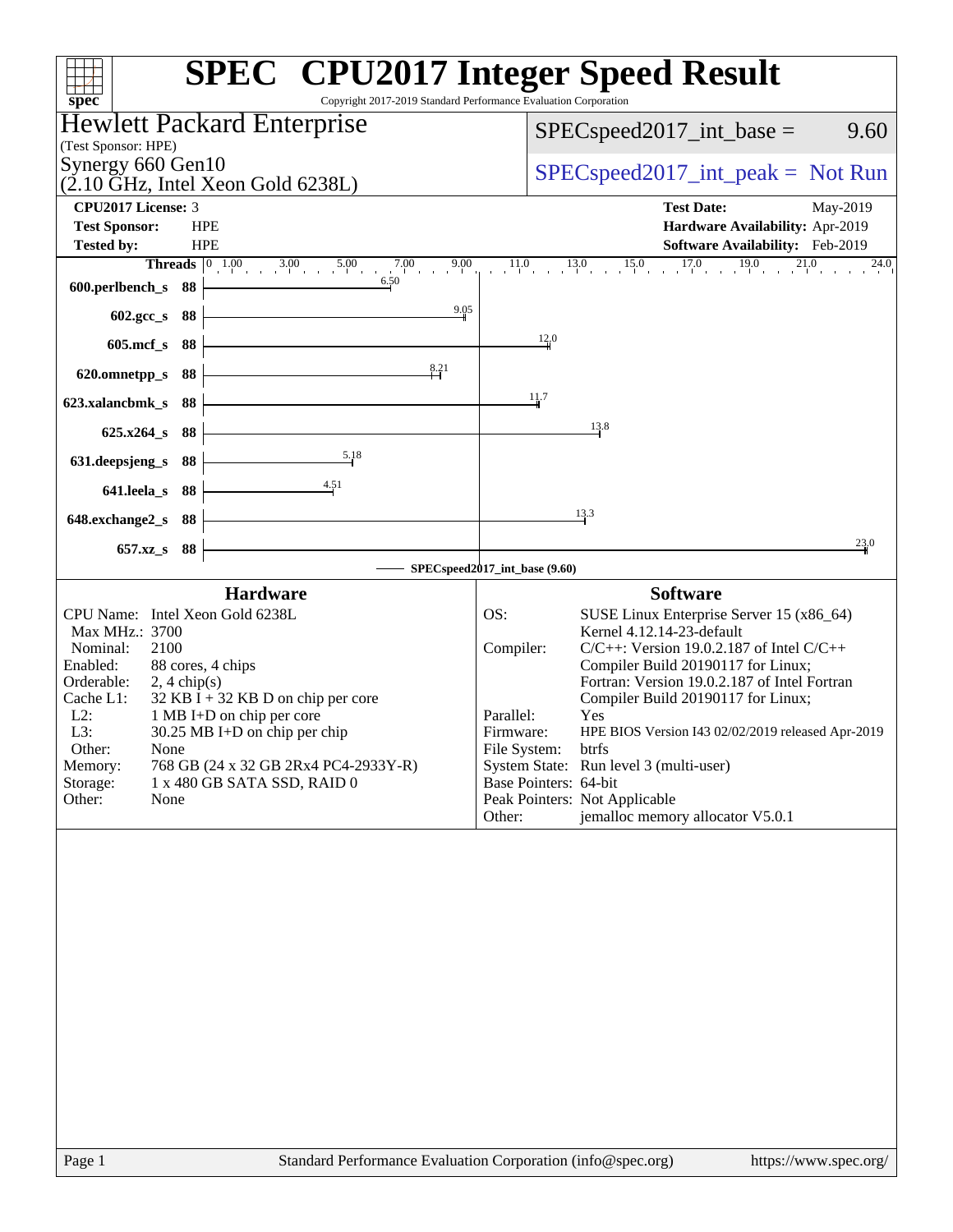

Copyright 2017-2019 Standard Performance Evaluation Corporation

### Hewlett Packard Enterprise

(Test Sponsor: HPE)

(2.10 GHz, Intel Xeon Gold 6238L)

 $SPEC speed2017\_int\_base =$  9.60

### Synergy 660 Gen10<br>  $SPEC speed2017\_int\_peak = Not Run$

**[CPU2017 License:](http://www.spec.org/auto/cpu2017/Docs/result-fields.html#CPU2017License)** 3 **[Test Date:](http://www.spec.org/auto/cpu2017/Docs/result-fields.html#TestDate)** May-2019 **[Test Sponsor:](http://www.spec.org/auto/cpu2017/Docs/result-fields.html#TestSponsor)** HPE **[Hardware Availability:](http://www.spec.org/auto/cpu2017/Docs/result-fields.html#HardwareAvailability)** Apr-2019 **[Tested by:](http://www.spec.org/auto/cpu2017/Docs/result-fields.html#Testedby)** HPE **[Software Availability:](http://www.spec.org/auto/cpu2017/Docs/result-fields.html#SoftwareAvailability)** Feb-2019

#### **[Results Table](http://www.spec.org/auto/cpu2017/Docs/result-fields.html#ResultsTable)**

|                               | <b>Base</b>                        |                |       |                |       |                | <b>Peak</b> |                |                |              |                |              |                |              |
|-------------------------------|------------------------------------|----------------|-------|----------------|-------|----------------|-------------|----------------|----------------|--------------|----------------|--------------|----------------|--------------|
| <b>Benchmark</b>              | <b>Threads</b>                     | <b>Seconds</b> | Ratio | <b>Seconds</b> | Ratio | <b>Seconds</b> | Ratio       | <b>Threads</b> | <b>Seconds</b> | <b>Ratio</b> | <b>Seconds</b> | <b>Ratio</b> | <b>Seconds</b> | <b>Ratio</b> |
| $600.$ perlbench $\mathsf{S}$ | 88                                 | 273            | 6.50  | 273            | 6.50  | 273            | 6.51        |                |                |              |                |              |                |              |
| $602.\text{gcc}\_\text{s}$    | 88                                 | 440            | 9.05  | 440            | 9.05  | 437            | 9.11        |                |                |              |                |              |                |              |
| $605$ .mcf s                  | 88                                 | 394            | 12.0  | 394            | 12.0  | 392            | 12.1        |                |                |              |                |              |                |              |
| 620.omnetpp_s                 | 88                                 | 205            | 7.96  | 198            | 8.25  | <u>199</u>     | 8.21        |                |                |              |                |              |                |              |
| 623.xalancbmk s               | 88                                 | 122            | 11.6  | 121            | 11.7  | 121            | 11.7        |                |                |              |                |              |                |              |
| 625.x264 s                    | 88                                 | 128            | 13.8  | 128            | 13.8  | 128            | 13.8        |                |                |              |                |              |                |              |
| 631.deepsjeng_s               | 88                                 | 276            | 5.19  | 276            | 5.18  | 277            | 5.18        |                |                |              |                |              |                |              |
| 641.leela s                   | 88                                 | 379            | 4.51  | 379            | 4.50  | 378            | 4.51        |                |                |              |                |              |                |              |
| 648.exchange2_s               | 88                                 | 222            | 13.3  | 221            | 13.3  | 221            | 13.3        |                |                |              |                |              |                |              |
| 657.xz s                      | 88                                 | 268            | 23.1  | 269            | 23.0  | 268            | 23.0        |                |                |              |                |              |                |              |
|                               | $SPECspeed2017$ int base =<br>9.60 |                |       |                |       |                |             |                |                |              |                |              |                |              |

**[SPECspeed2017\\_int\\_peak =](http://www.spec.org/auto/cpu2017/Docs/result-fields.html#SPECspeed2017intpeak) Not Run**

Results appear in the [order in which they were run.](http://www.spec.org/auto/cpu2017/Docs/result-fields.html#RunOrder) Bold underlined text [indicates a median measurement.](http://www.spec.org/auto/cpu2017/Docs/result-fields.html#Median)

#### **[Operating System Notes](http://www.spec.org/auto/cpu2017/Docs/result-fields.html#OperatingSystemNotes)**

 Stack size set to unlimited using "ulimit -s unlimited" Transparent Huge Pages enabled by default Prior to runcpu invocation Filesystem page cache synced and cleared with: sync; echo 3 > /proc/sys/vm/drop\_caches

#### **[General Notes](http://www.spec.org/auto/cpu2017/Docs/result-fields.html#GeneralNotes)**

Environment variables set by runcpu before the start of the run: KMP\_AFFINITY = "granularity=fine,compact" LD\_LIBRARY\_PATH = "/home/cpu2017\_u2/lib/ia32:/home/cpu2017\_u2/lib/intel64: /home/cpu2017\_u2/je5.0.1-32:/home/cpu2017\_u2/je5.0.1-64" OMP\_STACKSIZE = "192M" Binaries compiled on a system with 1x Intel Core i9-7900X CPU + 32GB RAM memory using Redhat Enterprise Linux 7.5 Transparent Huge Pages enabled by default Prior to runcpu invocation Filesystem page cache synced and cleared with: sync; echo 3> /proc/sys/vm/drop\_caches NA: The test sponsor attests, as of date of publication, that CVE-2017-5754 (Meltdown) is mitigated in the system as tested and documented. Yes: The test sponsor attests, as of date of publication, that CVE-2017-5753 (Spectre variant 1) is mitigated in the system as tested and documented. Yes: The test sponsor attests, as of date of publication, that CVE-2017-5715 (Spectre variant 2) is mitigated in the system as tested and documented. jemalloc, a general purpose malloc implementation built with the RedHat Enterprise 7.5, and the system compiler gcc 4.8.5 **(Continued on next page)**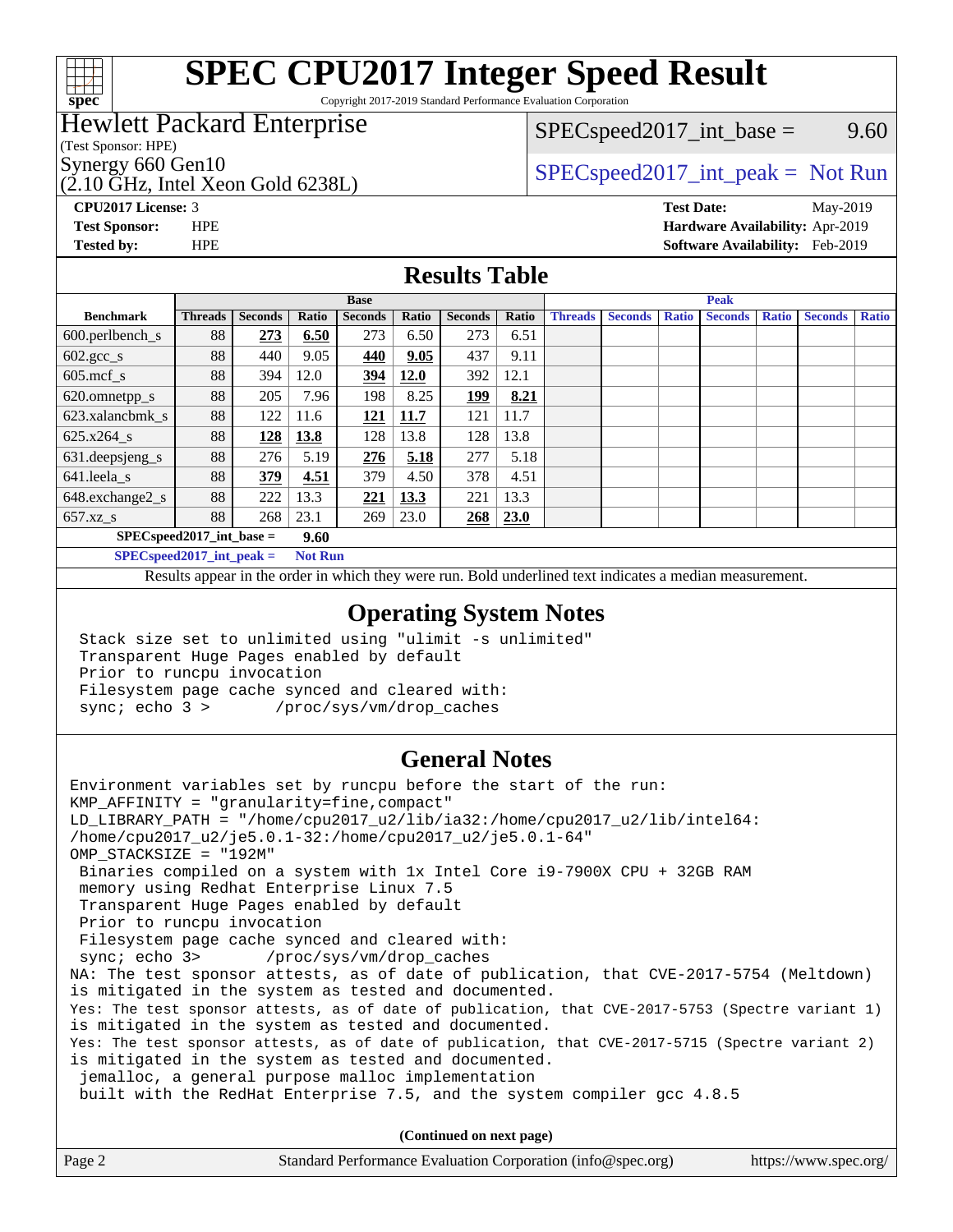| S<br>اق<br>E<br>Π |  |  |  |  |
|-------------------|--|--|--|--|

Copyright 2017-2019 Standard Performance Evaluation Corporation

#### Hewlett Packard Enterprise

(2.10 GHz, Intel Xeon Gold 6238L)

 $SPEC speed2017\_int\_base =$  9.60

(Test Sponsor: HPE)

Synergy 660 Gen10  $SPEC speed2017\_int\_peak = Not Run$ 

**[CPU2017 License:](http://www.spec.org/auto/cpu2017/Docs/result-fields.html#CPU2017License)** 3 **[Test Date:](http://www.spec.org/auto/cpu2017/Docs/result-fields.html#TestDate)** May-2019 **[Test Sponsor:](http://www.spec.org/auto/cpu2017/Docs/result-fields.html#TestSponsor)** HPE **[Hardware Availability:](http://www.spec.org/auto/cpu2017/Docs/result-fields.html#HardwareAvailability)** Apr-2019 **[Tested by:](http://www.spec.org/auto/cpu2017/Docs/result-fields.html#Testedby)** HPE **[Software Availability:](http://www.spec.org/auto/cpu2017/Docs/result-fields.html#SoftwareAvailability)** Feb-2019

#### **[General Notes \(Continued\)](http://www.spec.org/auto/cpu2017/Docs/result-fields.html#GeneralNotes)**

sources available from jemalloc.net or <https://github.com/jemalloc/jemalloc/releases>

#### **[Platform Notes](http://www.spec.org/auto/cpu2017/Docs/result-fields.html#PlatformNotes)**

Page 3 Standard Performance Evaluation Corporation [\(info@spec.org\)](mailto:info@spec.org) <https://www.spec.org/> BIOS Configuration: Hyper-Threading set to Disabled Thermal Configuration set to Maximum Cooling Memory Patrol Scrubbing set to Disabled LLC Prefetch set to Enabled LLC Dead Line Allocation set to Disabled Enhanced Processor Performance set to Enabled Workload Profile set to General Peak Frequency Compute Minimum Processor Idle Power Core C-State set to C1E State Energy/Performance Bias set to Balanced Power Workload Profile set to Custom Numa Group Size Optimization set to Flat Sysinfo program /home/cpu2017\_u2/bin/sysinfo Rev: r5974 of 2018-05-19 9bcde8f2999c33d61f64985e45859ea9 running on sy660-gen10 Wed May 29 05:42:33 2019 SUT (System Under Test) info as seen by some common utilities. For more information on this section, see <https://www.spec.org/cpu2017/Docs/config.html#sysinfo> From /proc/cpuinfo model name : Intel(R) Xeon(R) Gold 6238L CPU @ 2.10GHz 4 "physical id"s (chips) 88 "processors" cores, siblings (Caution: counting these is hw and system dependent. The following excerpts from /proc/cpuinfo might not be reliable. Use with caution.) cpu cores : 22 siblings : 22 physical 0: cores 0 1 2 3 4 5 8 9 10 11 12 16 17 18 19 20 21 24 25 26 27 28 physical 1: cores 0 1 2 3 4 5 8 9 10 11 12 16 17 18 19 20 21 24 25 26 27 28 physical 2: cores 0 1 2 3 4 5 8 9 10 11 12 16 17 18 19 20 21 24 25 26 27 28 physical 3: cores 0 1 2 3 4 5 8 9 10 11 12 16 17 18 19 20 21 24 25 26 27 28 From lscpu: Architecture: x86\_64 CPU op-mode(s): 32-bit, 64-bit Byte Order: Little Endian CPU(s): 88 On-line CPU(s) list: 0-87 Thread(s) per core: 1 Core(s) per socket: 22 Socket(s): 4 **(Continued on next page)**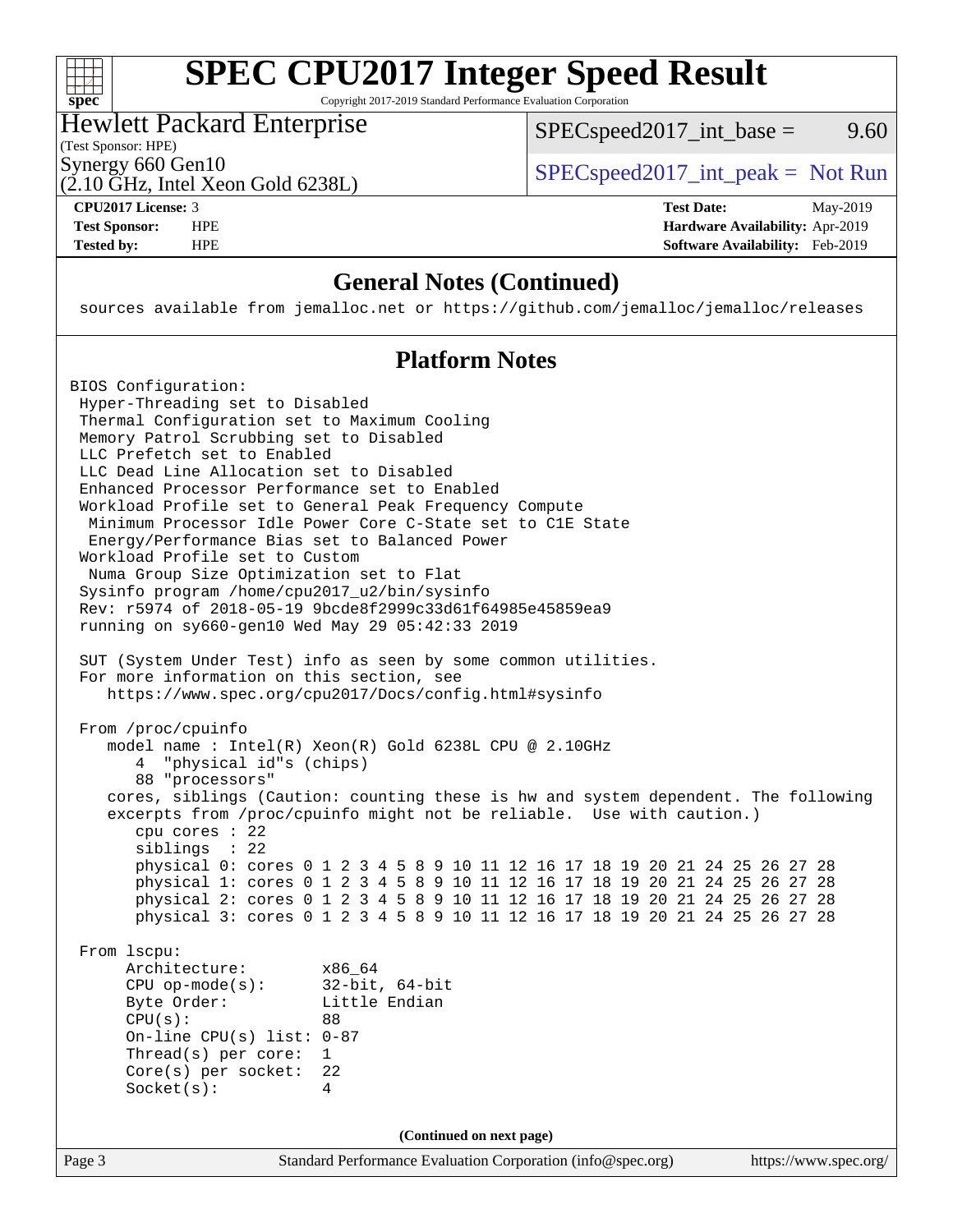

Copyright 2017-2019 Standard Performance Evaluation Corporation

### Hewlett Packard Enterprise

 $SPECspeed2017\_int\_base =$  9.60

(Test Sponsor: HPE)

 $(2.10 \text{ GHz}, \text{Intel Xeon Gold } 6238L)$ 

Synergy 660 Gen10<br>  $SPEC speed2017\_int\_peak = Not Run$ 

**[CPU2017 License:](http://www.spec.org/auto/cpu2017/Docs/result-fields.html#CPU2017License)** 3 **[Test Date:](http://www.spec.org/auto/cpu2017/Docs/result-fields.html#TestDate)** May-2019 **[Test Sponsor:](http://www.spec.org/auto/cpu2017/Docs/result-fields.html#TestSponsor)** HPE **[Hardware Availability:](http://www.spec.org/auto/cpu2017/Docs/result-fields.html#HardwareAvailability)** Apr-2019 **[Tested by:](http://www.spec.org/auto/cpu2017/Docs/result-fields.html#Testedby)** HPE **[Software Availability:](http://www.spec.org/auto/cpu2017/Docs/result-fields.html#SoftwareAvailability)** Feb-2019

#### **[Platform Notes \(Continued\)](http://www.spec.org/auto/cpu2017/Docs/result-fields.html#PlatformNotes)**

| NUMA $node(s)$ :           | 4                                                                                    |
|----------------------------|--------------------------------------------------------------------------------------|
| Vendor ID:                 | GenuineIntel                                                                         |
| CPU family:                | 6                                                                                    |
| Model:                     | 85                                                                                   |
| Model name:                | $Intel(R)$ Xeon $(R)$ Gold 6238L CPU @ 2.10GHz                                       |
| Stepping:                  | 7                                                                                    |
| CPU MHz:                   | 2100.000                                                                             |
| BogoMIPS:                  | 4200.00                                                                              |
| Virtualization:            | $VT - x$                                                                             |
| L1d cache:                 | 32K                                                                                  |
| Lli cache:                 | 32K                                                                                  |
| L2 cache:                  | 1024K                                                                                |
| L3 cache:                  | 30976K                                                                               |
| NUMA $node0$ $CPU(s):$     | $0 - 21$                                                                             |
| NUMA $node1$ $CPU(s):$     | $22 - 43$                                                                            |
| NUMA $node2$ $CPU(s):$     | $44 - 65$                                                                            |
| NUMA node3 CPU(s):         | 66-87                                                                                |
| Flags:                     | fpu vme de pse tsc msr pae mce cx8 apic sep mtrr pge mca cmov                        |
|                            | pat pse36 clflush dts acpi mmx fxsr sse sse2 ss ht tm pbe syscall nx pdpe1gb rdtscp  |
|                            | lm constant_tsc art arch_perfmon pebs bts rep_good nopl xtopology nonstop_tsc cpuid  |
|                            | aperfmperf tsc_known_freq pni pclmulqdq dtes64 monitor ds_cpl vmx smx est tm2 ssse3  |
|                            | sdbg fma cx16 xtpr pdcm pcid dca sse4_1 sse4_2 x2apic movbe popcnt                   |
|                            | tsc_deadline_timer aes xsave avx f16c rdrand lahf_lm abm 3dnowprefetch cpuid_fault   |
|                            | epb cat_13 cdp_13 invpcid_single intel_ppin mba tpr_shadow vnmi flexpriority ept     |
|                            | vpid fsgsbase tsc_adjust bmil hle avx2 smep bmi2 erms invpcid rtm cqm mpx rdt_a      |
|                            | avx512f avx512dq rdseed adx smap clflushopt clwb intel_pt avx512cd avx512bw avx512vl |
|                            | xsaveopt xsavec xqetbvl xsaves cqm llc cqm occup llc cqm mbm total cqm mbm local     |
|                            | ibpb ibrs stibp dtherm ida arat pln pts pku ospke avx512_vnni arch_capabilities ssbd |
|                            |                                                                                      |
| /proc/cpuinfo cache data   |                                                                                      |
| cache size : 30976 KB      |                                                                                      |
|                            |                                                                                      |
|                            | From numactl --hardware WARNING: a numactl 'node' might or might not correspond to a |
| physical chip.             |                                                                                      |
| $available: 4 nodes (0-3)$ |                                                                                      |
|                            | node 0 cpus: 0 1 2 3 4 5 6 7 8 9 10 11 12 13 14 15 16 17 18 19 20 21                 |
| node 0 size: 193045 MB     |                                                                                      |
| node 0 free: 192282 MB     |                                                                                      |
|                            | node 1 cpus: 22 23 24 25 26 27 28 29 30 31 32 33 34 35 36 37 38 39 40 41 42 43       |
| node 1 size: 193502 MB     |                                                                                      |
| node 1 free: 193304 MB     |                                                                                      |
|                            | node 2 cpus: 44 45 46 47 48 49 50 51 52 53 54 55 56 57 58 59 60 61 62 63 64 65       |
| node 2 size: 193531 MB     |                                                                                      |
| node 2 free: 193326 MB     |                                                                                      |
|                            | node 3 cpus: 66 67 68 69 70 71 72 73 74 75 76 77 78 79 80 81 82 83 84 85 86 87       |
| node 3 size: 193322 MB     |                                                                                      |
| node 3 free: 193129 MB     |                                                                                      |
|                            |                                                                                      |
|                            | (Continued on next page)                                                             |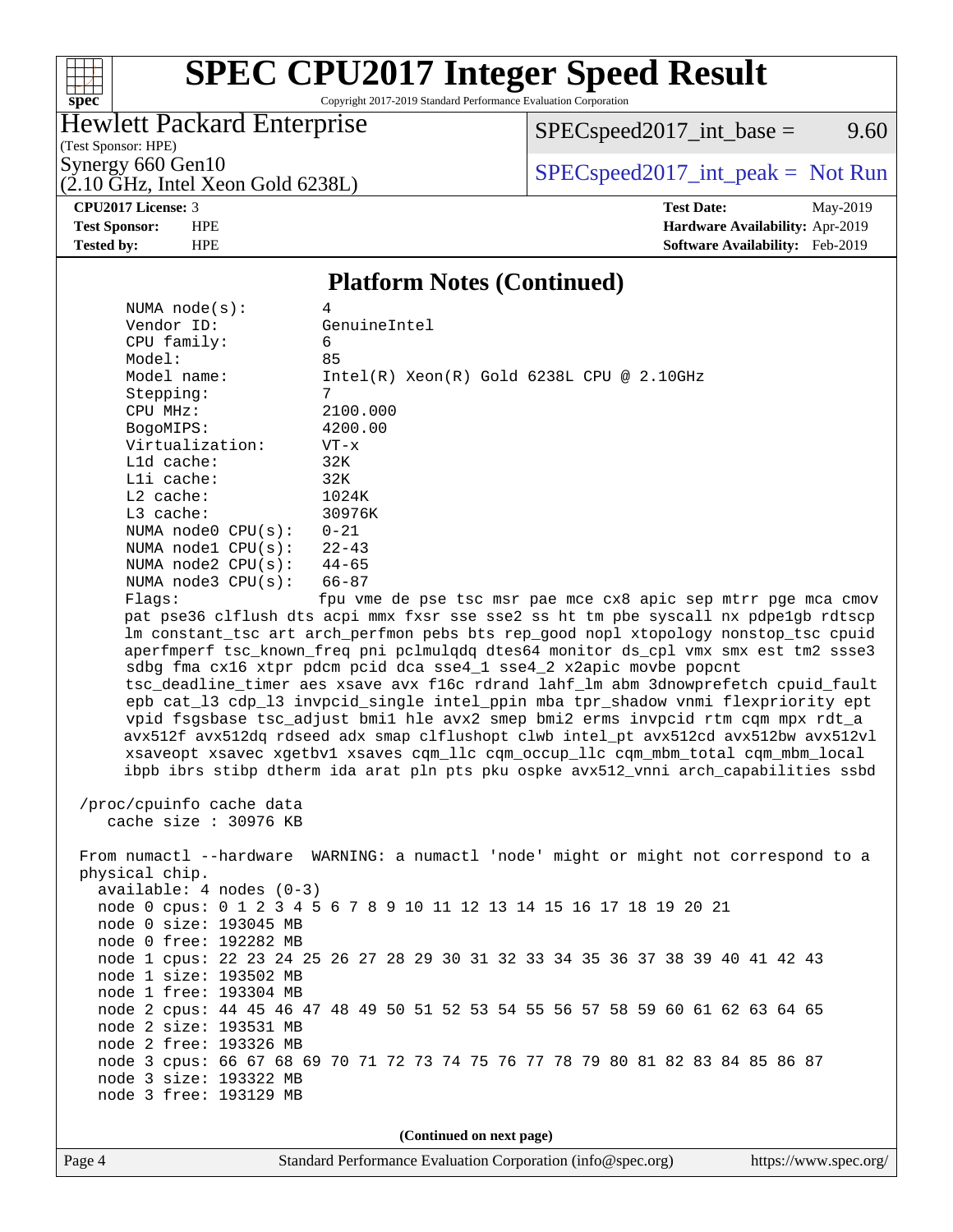| <b>SPEC CPU2017 Integer Speed Result</b><br>Copyright 2017-2019 Standard Performance Evaluation Corporation<br>spec <sup>®</sup>                                                                                                                                                                                                                                                                                                                                                                                                                                                                                                                                                                                                                                                                                                                                                                                                                                                                                                                                                                                                                                                                                                                                                                                                                                                                                                                                                                                                                                       |                                                                    |
|------------------------------------------------------------------------------------------------------------------------------------------------------------------------------------------------------------------------------------------------------------------------------------------------------------------------------------------------------------------------------------------------------------------------------------------------------------------------------------------------------------------------------------------------------------------------------------------------------------------------------------------------------------------------------------------------------------------------------------------------------------------------------------------------------------------------------------------------------------------------------------------------------------------------------------------------------------------------------------------------------------------------------------------------------------------------------------------------------------------------------------------------------------------------------------------------------------------------------------------------------------------------------------------------------------------------------------------------------------------------------------------------------------------------------------------------------------------------------------------------------------------------------------------------------------------------|--------------------------------------------------------------------|
| <b>Hewlett Packard Enterprise</b><br>(Test Sponsor: HPE)                                                                                                                                                                                                                                                                                                                                                                                                                                                                                                                                                                                                                                                                                                                                                                                                                                                                                                                                                                                                                                                                                                                                                                                                                                                                                                                                                                                                                                                                                                               | $SPEC speed2017\_int\_base =$<br>9.60                              |
| Synergy 660 Gen10<br>$(2.10 \text{ GHz}, \text{Intel Xeon Gold } 6238L)$                                                                                                                                                                                                                                                                                                                                                                                                                                                                                                                                                                                                                                                                                                                                                                                                                                                                                                                                                                                                                                                                                                                                                                                                                                                                                                                                                                                                                                                                                               | $SPEC speed2017\_int\_peak = Not Run$                              |
| CPU2017 License: 3                                                                                                                                                                                                                                                                                                                                                                                                                                                                                                                                                                                                                                                                                                                                                                                                                                                                                                                                                                                                                                                                                                                                                                                                                                                                                                                                                                                                                                                                                                                                                     | <b>Test Date:</b><br>May-2019                                      |
| <b>Test Sponsor:</b><br><b>HPE</b><br><b>HPE</b><br><b>Tested by:</b>                                                                                                                                                                                                                                                                                                                                                                                                                                                                                                                                                                                                                                                                                                                                                                                                                                                                                                                                                                                                                                                                                                                                                                                                                                                                                                                                                                                                                                                                                                  | Hardware Availability: Apr-2019<br>Software Availability: Feb-2019 |
| <b>Platform Notes (Continued)</b>                                                                                                                                                                                                                                                                                                                                                                                                                                                                                                                                                                                                                                                                                                                                                                                                                                                                                                                                                                                                                                                                                                                                                                                                                                                                                                                                                                                                                                                                                                                                      |                                                                    |
| node distances:<br>node<br>$\mathbf 0$<br>1<br>2<br>3<br>0:<br>21<br>21<br>10<br>21<br>21<br>1:<br>21<br>21<br>10<br>2:<br>21<br>21<br>10 <sup>°</sup><br>21<br>3:<br>21<br>21<br>21<br>10<br>From /proc/meminfo<br>MemTotal:<br>791963288 kB<br>HugePages_Total:<br>0<br>Hugepagesize:<br>2048 kB<br>From /etc/*release* /etc/*version*<br>os-release:<br>NAME="SLES"<br>VERSION="15"<br>VERSION_ID="15"<br>PRETTY_NAME="SUSE Linux Enterprise Server 15"<br>ID="sles"<br>ID LIKE="suse"<br>$ANSI$ _COLOR="0;32"<br>CPE_NAME="cpe:/o:suse:sles:15"<br>uname $-a$ :<br>Linux sy660-gen10 4.12.14-23-default #1 SMP Tue May 29 21:04:44 UTC 2018 (cd0437b)<br>x86_64 x86_64 x86_64 GNU/Linux<br>Kernel self-reported vulnerability status:<br>CVE-2017-5754 (Meltdown):<br>Not affected<br>CVE-2017-5753 (Spectre variant 1): Mitigation: __user pointer sanitization<br>CVE-2017-5715 (Spectre variant 2): Mitigation: Indirect Branch Restricted Speculation,<br>IBPB, IBRS_FW<br>run-level 3 May 29 05:42<br>SPEC is set to: /home/cpu2017_u2<br>Type Size Used Avail Use% Mounted on<br>Filesystem<br>/dev/sdb2 btrfs 445G 115G 330G 26% /home<br>Additional information from dmidecode follows. WARNING: Use caution when you interpret<br>this section. The 'dmidecode' program reads system data which is "intended to allow<br>hardware to be accurately determined", but the intent may not be met, as there are<br>frequent changes to hardware, firmware, and the "DMTF SMBIOS" standard.<br>BIOS HPE 143 02/02/2019<br>Memory:<br>24x UNKNOWN NOT AVAILABLE |                                                                    |
|                                                                                                                                                                                                                                                                                                                                                                                                                                                                                                                                                                                                                                                                                                                                                                                                                                                                                                                                                                                                                                                                                                                                                                                                                                                                                                                                                                                                                                                                                                                                                                        |                                                                    |
| (Continued on next page)                                                                                                                                                                                                                                                                                                                                                                                                                                                                                                                                                                                                                                                                                                                                                                                                                                                                                                                                                                                                                                                                                                                                                                                                                                                                                                                                                                                                                                                                                                                                               |                                                                    |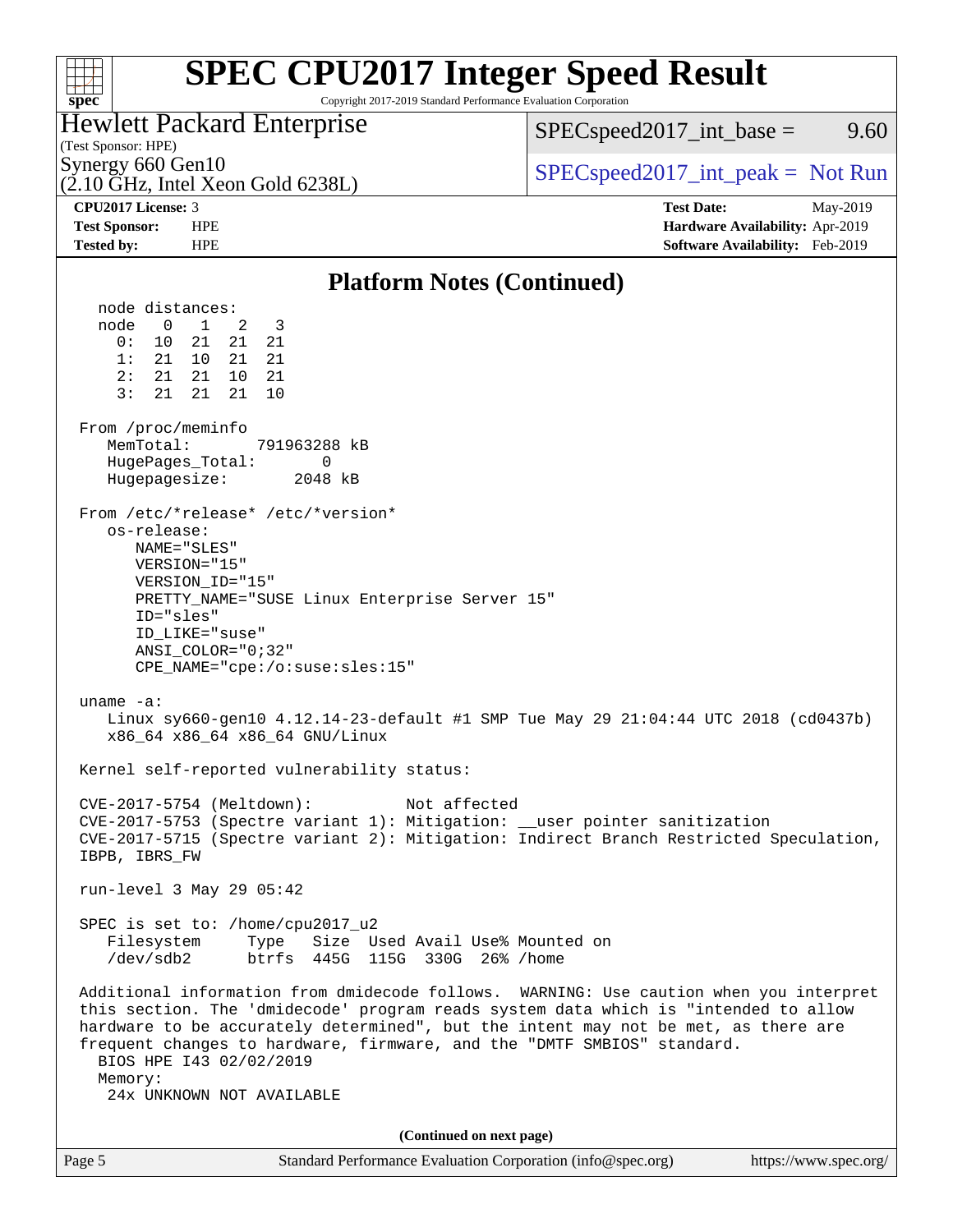| S <sub>1</sub><br>U<br>æ<br>Ľ |  |  |  |  |  |
|-------------------------------|--|--|--|--|--|

Copyright 2017-2019 Standard Performance Evaluation Corporation

#### Hewlett Packard Enterprise

 $(2.10 \text{ GHz}, \text{Intel Xeon Gold } 6238L)$ 

 $SPEC speed2017\_int\_base =$  9.60

(Test Sponsor: HPE)

Synergy 660 Gen10  $SPEC speed2017\_int\_peak = Not Run$ 

**[CPU2017 License:](http://www.spec.org/auto/cpu2017/Docs/result-fields.html#CPU2017License)** 3 **[Test Date:](http://www.spec.org/auto/cpu2017/Docs/result-fields.html#TestDate)** May-2019 **[Test Sponsor:](http://www.spec.org/auto/cpu2017/Docs/result-fields.html#TestSponsor)** HPE **[Hardware Availability:](http://www.spec.org/auto/cpu2017/Docs/result-fields.html#HardwareAvailability)** Apr-2019 **[Tested by:](http://www.spec.org/auto/cpu2017/Docs/result-fields.html#Testedby)** HPE **[Software Availability:](http://www.spec.org/auto/cpu2017/Docs/result-fields.html#SoftwareAvailability)** Feb-2019

#### **[Platform Notes \(Continued\)](http://www.spec.org/auto/cpu2017/Docs/result-fields.html#PlatformNotes)**

24x UNKNOWN NOT AVAILABLE 32 GB 2 rank 2933

(End of data from sysinfo program)

#### **[Compiler Version Notes](http://www.spec.org/auto/cpu2017/Docs/result-fields.html#CompilerVersionNotes)**

============================================================================== CC 600.perlbench\_s(base) 602.gcc\_s(base) 605.mcf\_s(base) 625.x264\_s(base) 657.xz\_s(base) ------------------------------------------------------------------------------ Intel(R) C Intel(R) 64 Compiler for applications running on Intel(R)  $64$ , Version 19.0.2.187 Build 20190117 Copyright (C) 1985-2019 Intel Corporation. All rights reserved.

------------------------------------------------------------------------------

#### ============================================================================== CXXC 620.omnetpp\_s(base) 623.xalancbmk\_s(base) 631.deepsjeng\_s(base) 641.leela\_s(base)

------------------------------------------------------------------------------ Intel(R) C++ Intel(R) 64 Compiler for applications running on Intel(R) 64, Version 19.0.2.187 Build 20190117 Copyright (C) 1985-2019 Intel Corporation. All rights reserved.

------------------------------------------------------------------------------

#### ==============================================================================

 FC 648.exchange2\_s(base) ------------------------------------------------------------------------------

Intel(R) Fortran Intel(R) 64 Compiler for applications running on Intel(R) 64, Version 19.0.2.187 Build 20190117 Copyright (C) 1985-2019 Intel Corporation. All rights reserved. ------------------------------------------------------------------------------

### **[Base Compiler Invocation](http://www.spec.org/auto/cpu2017/Docs/result-fields.html#BaseCompilerInvocation)**

[C benchmarks](http://www.spec.org/auto/cpu2017/Docs/result-fields.html#Cbenchmarks): [icc -m64 -std=c11](http://www.spec.org/cpu2017/results/res2019q3/cpu2017-20190625-15838.flags.html#user_CCbase_intel_icc_64bit_c11_33ee0cdaae7deeeab2a9725423ba97205ce30f63b9926c2519791662299b76a0318f32ddfffdc46587804de3178b4f9328c46fa7c2b0cd779d7a61945c91cd35)

[C++ benchmarks:](http://www.spec.org/auto/cpu2017/Docs/result-fields.html#CXXbenchmarks) [icpc -m64](http://www.spec.org/cpu2017/results/res2019q3/cpu2017-20190625-15838.flags.html#user_CXXbase_intel_icpc_64bit_4ecb2543ae3f1412ef961e0650ca070fec7b7afdcd6ed48761b84423119d1bf6bdf5cad15b44d48e7256388bc77273b966e5eb805aefd121eb22e9299b2ec9d9)

[Fortran benchmarks](http://www.spec.org/auto/cpu2017/Docs/result-fields.html#Fortranbenchmarks): [ifort -m64](http://www.spec.org/cpu2017/results/res2019q3/cpu2017-20190625-15838.flags.html#user_FCbase_intel_ifort_64bit_24f2bb282fbaeffd6157abe4f878425411749daecae9a33200eee2bee2fe76f3b89351d69a8130dd5949958ce389cf37ff59a95e7a40d588e8d3a57e0c3fd751)